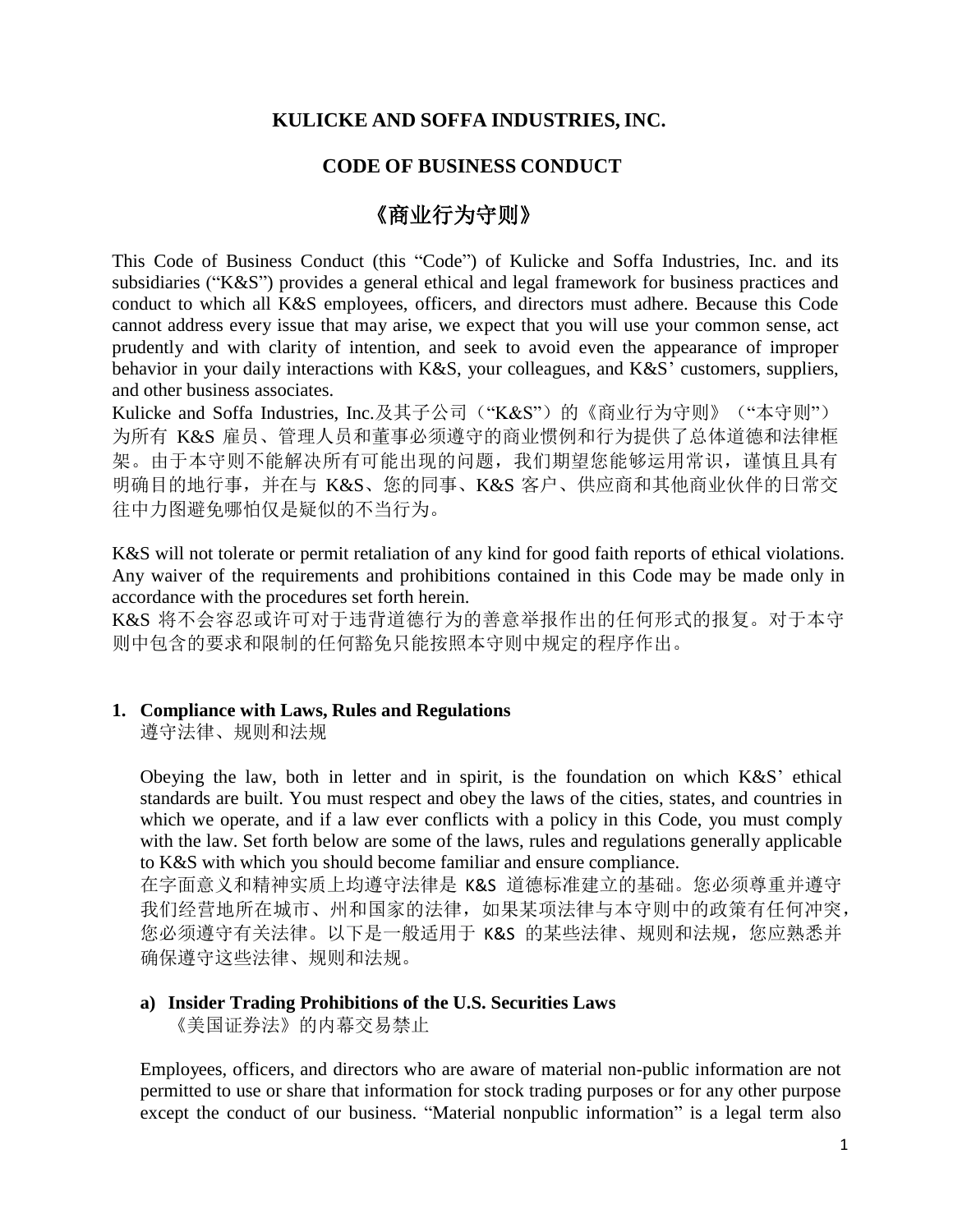commonly referred to as "inside information." Material information is any information that an investor might consider important in deciding whether to buy, sell or hold securities, such as information that could reasonably be expected to affect the price of a stock. Examples of certain types of material information are:

知道重要非公开信息的任何员工、管理人员和董事不得为了股票交易或除公司的业务 行为外的任何其他目的利用或分享有关信息。"重要非公开信息"是一个法律术语,通 常也称为"内幕信息"。重要信息是投资人在决定是否买卖或持有证券的过程中可能认 为重要的任何信息,例如可能会对股票价格产生影响的信息。某些重要信息类型的示 例如下:

- Financial results, forecasts and other similar information; 财务结果、预测和其他类似信息;
- Possible mergers, acquisitions, divestitures or joint ventures; and 可能的合并、收购、资产剥离或合资;以及
- Information concerning important product developments, major litigation developments and major changes in business direction. 关于重要产品开发、重大诉讼进展和业务方向重大变化的信息。

Information is considered nonpublic unless it has been adequately disclosed to the public. Examples of effective disclosure include public filings with the Securities and Exchange Commission and the issuance of K&S press releases.

除非已充分向公众披露,否则信息视为非公开信息。有效披露包的示例括向证券交 易委员会公开备案和 K&S 发布新闻稿。

You must avoid trading K&S securities while aware of inside information and must be careful not to make this information available to others who might profit from it. Material non-public information should only be disclosed to those who need to know it and should not be discussed in public places. In addition, you must avoid even recommending that someone buy or sell securities of K&S because of material non-public information that you have, even if you do not disclose the specific information. This guidance also applies to trading in securities of other companies, including K&S' customers, suppliers and other business associates when you obtain material non-public information about such companies by virtue of your position at K&S. In addition to the above insider trading prohibitions, you may never trade any options to sell K&S securities or sell short any of K&S' securities under any circumstances.

如您知晓内幕信息,您必须避免交易 K&S 证券,且必须注意勿将这些信息提供给可能 从中获利的其他人员。重要非公开信息应仅向有知悉必要的人员披露,且不应在公共 场合讨论该信息。此外,您也必须避免因您掌握的重要非公开信息而建议某人买卖 K&S 的证券,即使未透露具体信息。本规则同样适用于其他公司的证券交易,这些公司包 括 K&S 的客户、供应商和其他您凭借在 K&S 的职位获得关于其重要非公开信息的商业 伙伴。除了上述内幕交易禁止外,在任何情况下,您不能进行任何期权交易以出售或 卖空 K&S 证券。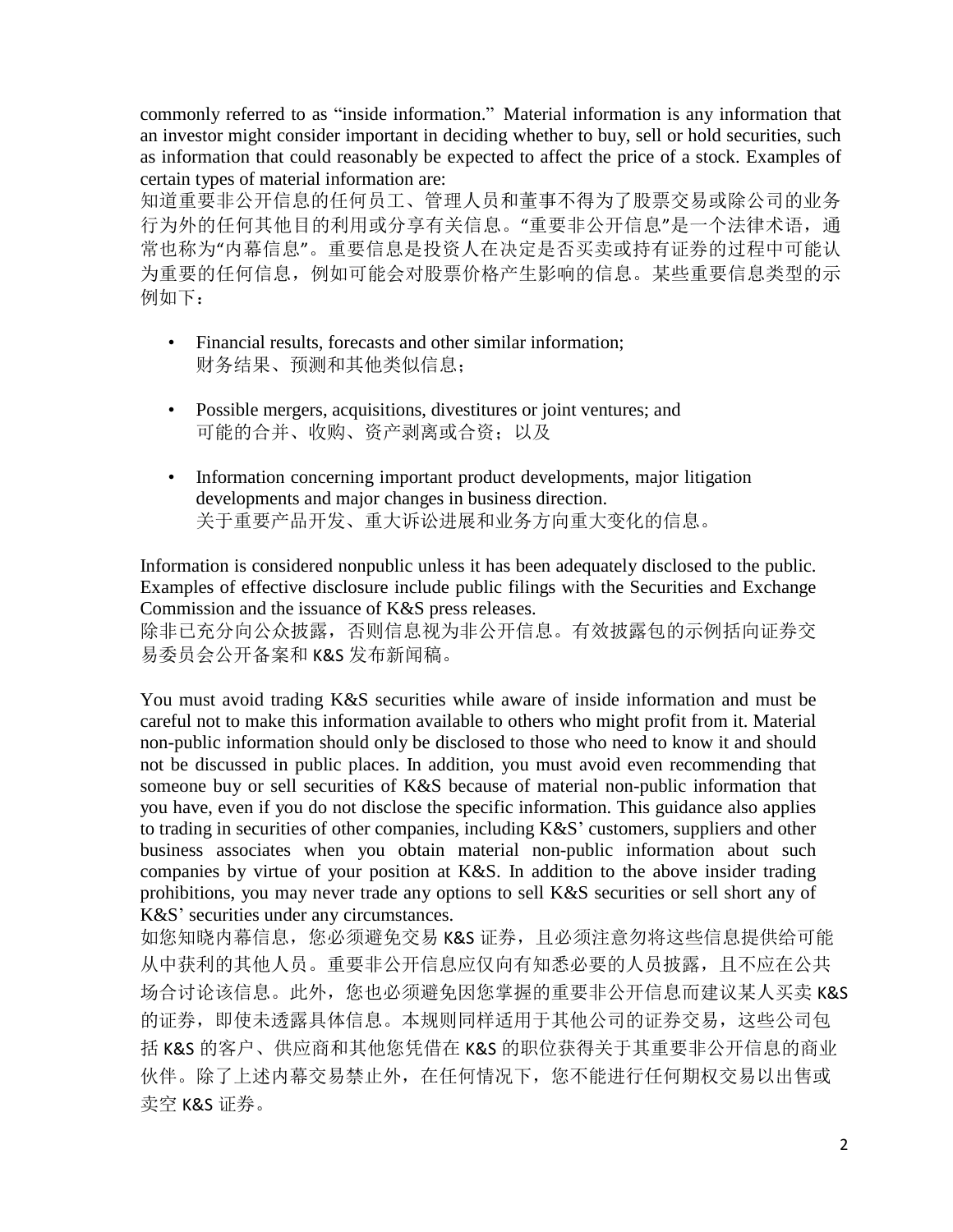If you have a question as to whether certain information is material or if it has been adequately disclosed to the public, you must contact the General Counsel and abstain from trading in K&S' securities or disclosing that information until you have been informed that the information is not material or has been appropriately disclosed.

如果您对某些信息是否自定公是否已向公众充分披露存有疑问,您必须联系 总法律顾问, 且在获知这些信息并非重要信息或已适当披露之前, 不得交易 K&S 的 证券或披露这些信息。

Employees, officers and directors are reminded that they are subject to K&S' Insider Trading Policy, which provides more specific restrictions and guidance with respect to trading in securities of K&S. Executive officers and directors are also reminded that they have further restrictions on their ability to trade in K&S' securities.

员工、管理人员和董事知晓, 其受到 K&S《内幕交易政策》的约束, 该政策就交 易 K&S 证券规定了更详细的限制和指导。同时提醒,各执行官们和董事们在交易 K&S 证券方面受到更多的限制。

## **b) Data Privacy and Personal Data Protection** 数据隐私和个人数据保护

We respect the privacy of all our employees, business partners and customers. Employees who handle the personal data of others must act in accordance with applicable laws and relevant contractual obligations. Collection, use and processing of personal data should only be for legitimate business purposes and access to such information should be limited to those who have a legitimate business need. Additional guidance and information on the handling of personal data are set forth in K&S' Global Data Protection Policy. This policy provides a general framework and sets out the requirements for ensuring that K&S collects, uses and processes personal data in a fair, lawful, transparent and secure way, whether locally or globally.

我们尊重所有雇员、商业伙伴和客户的隐私。处理他人个人数据的雇员必须按照适 用法律和相关合同义务行事。收集、使用和处理个人数据应仅出于合法商业目的, 且有权获取此类信息的主体应仅限于有合法商业需要的人。K&S 的全球数据保护政 策中规定了更多关于处理个人数据的指南和信息。为确保 K&S 以公平、合法、透明、 安全的方式在当地或全球收集、使用、处理个人数据,本政策规定了总体法律框架 和相关要求。

## **c) Disclosure Requirements of the U.S. Securities Laws**

《美国证券法》的披露要求

As a public company, it is of critical importance that the reports K&S files with, or submits to, the Securities and Exchange Commission be accurate and complete. K&S' senior financial officers and Chief Executive Officer are responsible for ensuring that information disclosed to the public is full, fair, accurate, timely, and understandable. They are ultimately charged with establishing and managing K&S' transaction and reporting systems and procedures to ensure that:

作为一家股票公开上市的公司,向证券交易委员会报备或提交准确而完整的 K&S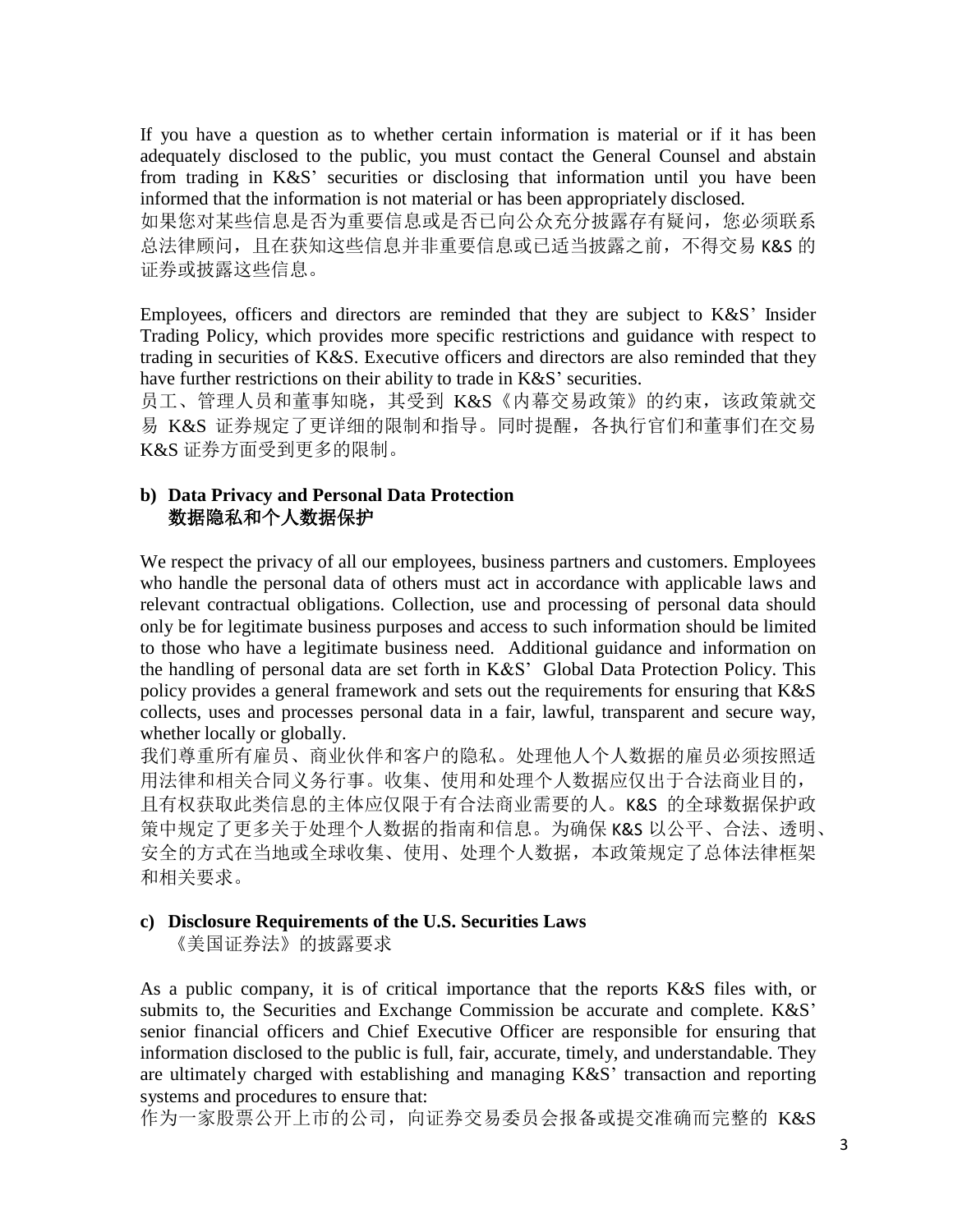档案具有关键性的重要意义。K&S 的高级财务官员和首席执行官负责确保向公众披 露充分、公平、准确、及时并且易懂的信息。他们最终负责建立并管理 K&S 的交易 及汇报制度和程序,从而确保:

- Business transactions are properly authorized and completely and accurately recorded on K&S' books and records in accordance with U.S. Generally Accepted Accounting Principles ("GAAP") and K&S' established financial policy and system of internal controls; 按照《美国公认会计准则》("GAAP")以及 K&S 的既定财务政策和内控制度, 商业交易经过正当授权,并且完整而准确地记录在 K&S 的帐册和档案上;
- The retention or proper disposal of K&S' records are in accordance with established financial policies and applicable legal and regulatory requirements; and K&S 记录的保留或妥善处理符合既定的财务政策以及适用的法律法规要求;以及
- Periodic financial communications and reports are delivered in a timely manner that facilitates clarity of content and meaning so that readers and users will quickly and accurately determine their significance and consequence. 及时递交内容和表意均清晰的定期财务资讯和报告,从而使读者和用户能够 迅速而准确地判断其意义和结果。

To assist K&S' senior financial officers and its Chief Executive Officer in complying with the guidelines above, no person should ever misrepresent facts or falsify records. Further, any use of business expense accounts must be documented and recorded promptly and accurately. If you are unsure whether a certain expense is legitimate, ask your supervisor.

为协助 K&S 的高级财务官员和首席执行官遵守上述准则, 任何人均不得歪曲事实或 伪造记录。此外,所有经营费用账目必须及时准确地记录和证明。如果您不确定某 项费用是否合法正当,请询问您的主管人员。

## **d) Trade Compliance and Restrictions**

贸易合规和限制

We must comply with all applicable export, re-export, import, trade compliance laws and boycotts imposed by all countries in which K&S does business. . Such laws may restrict or prohibit us from engaging in certain business activities in specified countries, and with specified individuals and entities. These restrictions include, for example, prohibitions on interaction with identified terrorist organizations or narcotics traffickers. Sanctions for noncompliance can be severe, including fines and imprisonment for responsible individuals, and K&S may be prohibited from further participation in certain trade.

我们必须遵守 K&S 经营地所在国实施的所有适用的出口、再出口、进口、贸易合规相 关法律和抵制规定。此类法律可能限制或禁止我们在特定国家以及与特定的个人和实 体进行某些商业活动。这些限制包括禁止与已查明的恐怖组织或毒品贩运者来往。对 于违规行为的制裁可能会很严厉,包括对责任人的罚款和监禁,且 K&S 可能会被禁止 进一步参与某些交易。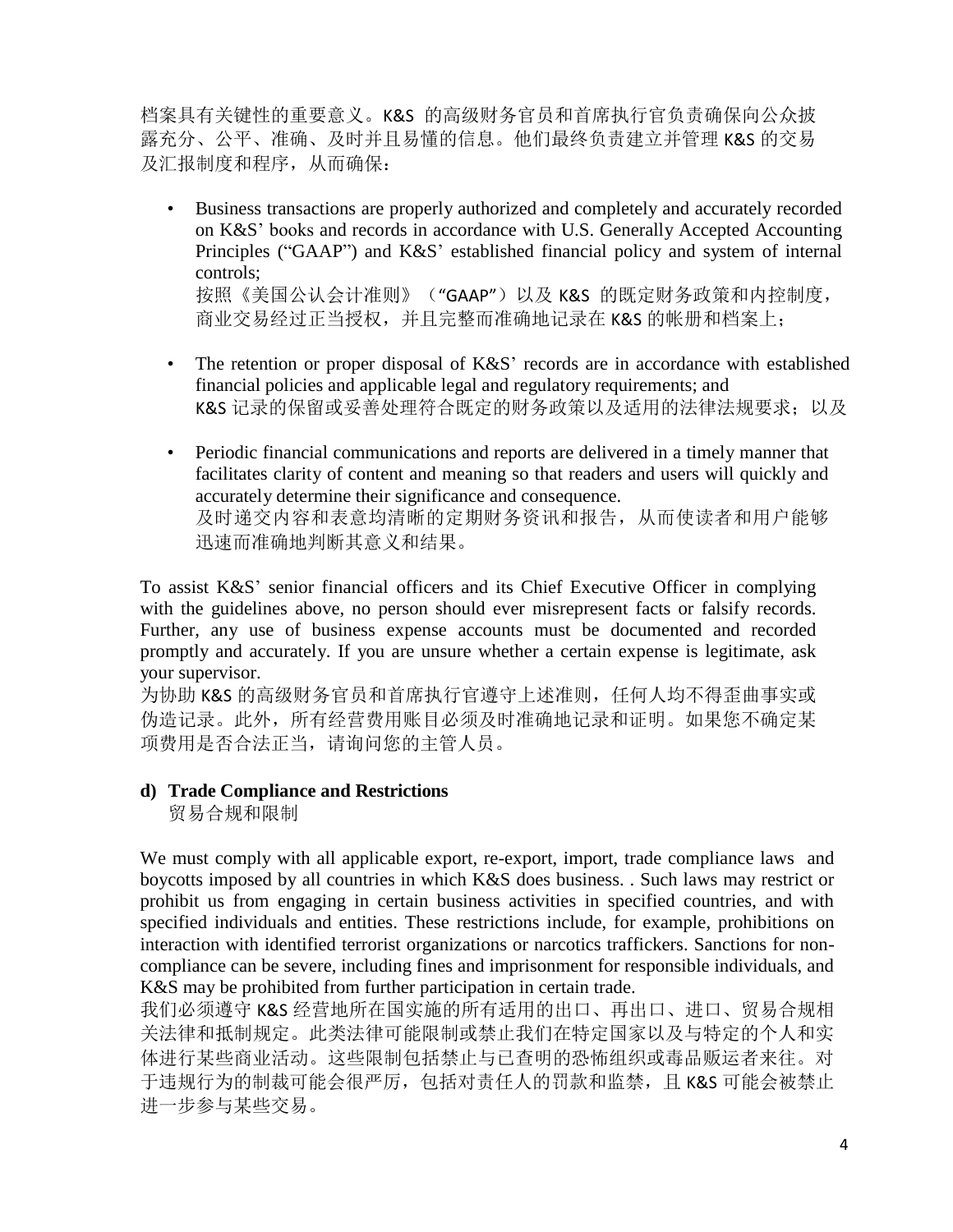# **e) Payments to Government Personnel** 向政府人员支付款项

The U.S. Foreign Corrupt Practices Act prohibits giving anything of value, directly or indirectly, to officials of foreign governments or foreign political candidates to obtain or retain business. Illegal payments to government officials of any country are strictly prohibited. In addition, the U.S. government has a number of laws and regulations regarding business gratuities that U.S. government personnel may accept. The promise, offer or delivery to an official or employee of the U.S. government of a gift, favor or other gratuity in violation of these rules would not only violate K&S policy, but could also be a criminal offense. State and local governments, as well as foreign governments, may have similar rules.

《美国反海外腐败法》禁止为了获得或保持业务而向外国政府官员或外国政治候选人 直接或间接地赠送任何有价值物品。严禁向任何国家的政府官员进行非法支付。此外, 美国政府针对美国政府人员可能接受的业务酬谢制定了许多法规。向美国政府的官员 或员工允诺、提供或递送违反有关规定的任何礼品、好处或其他酬谢不仅会违背 K&S 的政策,而且可能构成刑事犯罪。州及地方政府以及外国政府可能具有类似的规定。

We may be held liable for bribes paid by a third-party agent or consultant acting on behalf of K&S. Particular care must be given when evaluating a prospective third party who might interact with the authorities on behalf of K&S. You must not engage a third-party agent or consultant if there is reason to believe that the agent or consultant may attempt to bribe a government official. Employees must also ensure that all agents and consultants agree to abide by the Code of Business Conduct and Ethics for Distributors & Representatives, which contains anti-bribery provisions.

代表 K&S 的第三方代理或顾问所支付的贿赂可能导致我们被追究责任。在评估可能代 表 K&S 与有关部门交往的潜在第三方时,必须特别小心。如有理由相信第三方代理或 顾问可能企图向政府官员行贿,则不得聘用该代理或顾问。员工还必须确保所有代理 和顾问同意遵守包括了反贿赂条款的本《商业行为守则》以及《分销商和代表之道德 守则》。

# **f) Discrimination and Harassment** 歧视和骚扰

We respect cultural diversity and will not tolerate any illegal discrimination or harassment of any kind, especially that involving race, color, religion, sex, sexual orientation, gender identity, age, national origin, disability, veteran or military status, marital status, genetic information or citizenship status.

我们尊重文化多样性,不会容忍任何形式的非法歧视或骚扰,特别是涉及种族、肤色、 宗教、性别、性取向、性别身份、年龄、国籍、残疾、退伍军人或军籍、婚姻状况、 遗传信息、公民身份的歧视或骚扰。

Harassment can be any verbal or physical conduct to threaten, intimidate or coerce an employee or any person working for or on behalf of K&S. K&S prohibits workplace harassment in general which include the following: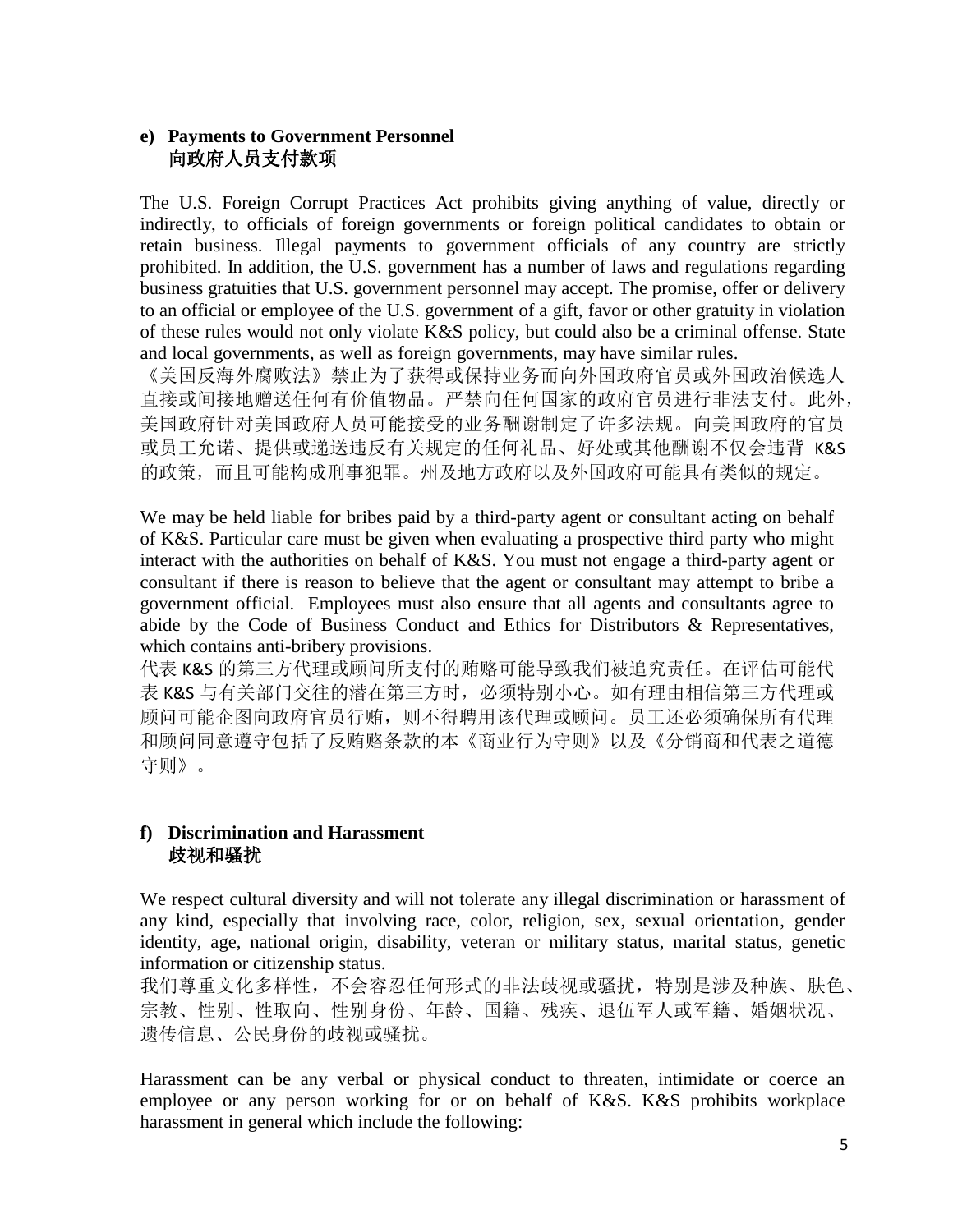对员工或为 K&S 工作或代表 K&S 的任何人的威胁、恐吓或胁迫的任何行为, 无论是 口头或身体行为,都可能构成骚扰。K&S 禁止工作场所的骚扰,包括:

- i) language, behavior or other forms of communication or conduct which is or is perceived to be threatening, abusive or insulting; 具有或被认为具有威胁性、辱骂性或侮辱性的语言、行为或其他形式的交流 或行为;
- ii) acts or omissions which amount to or are associated with stalking, including but not limited to, following someone, entering or loitering near someone's place of residence or place of business etc.; and 与跟踪等同或有关的作为或不作为,包括但不限于跟踪某人,进入或游荡在 某人的住所或营业场所附近等;和
- iii) acts or omissions which amount to or are associated with workplace bullying. 与工作场所欺凌等同或有关的作为或不作为。

# **g) Equal Employment Opportunity** 平等就业机会

K&S provides equal employment opportunities to all employees and applicants for employment without regard to race, color, religion, sex, sexual orientation, gender identity, age, national origin, disability, veteran or military status, marital status and family responsibilities, or status in any group protected by applicable law.

K&S 为所有雇员和求职者提供平等的就业机会,不论其种族、肤色、宗教、性别、性 取向、性别身份、年龄、国籍、残疾、退伍军人或军籍、婚姻状况和家庭责任,或受 适用法律保护的任何分类状况。

In addition, K&S complies with all applicable laws and regulations providing for nondiscrimination in employment in every country where K&S has its presence. This applies to all terms and conditions of employment, including hiring, placement, promotion, termination, redundancy, layoff, recall, transfer, secondment, leaves of absence, compensation, and training. 此外,K&S 遵守所有其有营业地的国家适用的规定不得有就业歧视的法律法规。这适 用于所有雇佣条款和条件,包括招聘、录用、晋升、终止、裁员、解雇、召回、调动、 借调、休假、报酬和培训。

# **h) Health and Safety** 健康和安全

K&S strives to provide a safe and healthy work environment. Each employee has responsibility for maintaining a safe and healthy workplace by following safety and health rules and practices. Any acts of violence and/or threatening behavior are not permitted. Employees should report to work to perform their duties, free from the influence of illegal drugs or alcohol.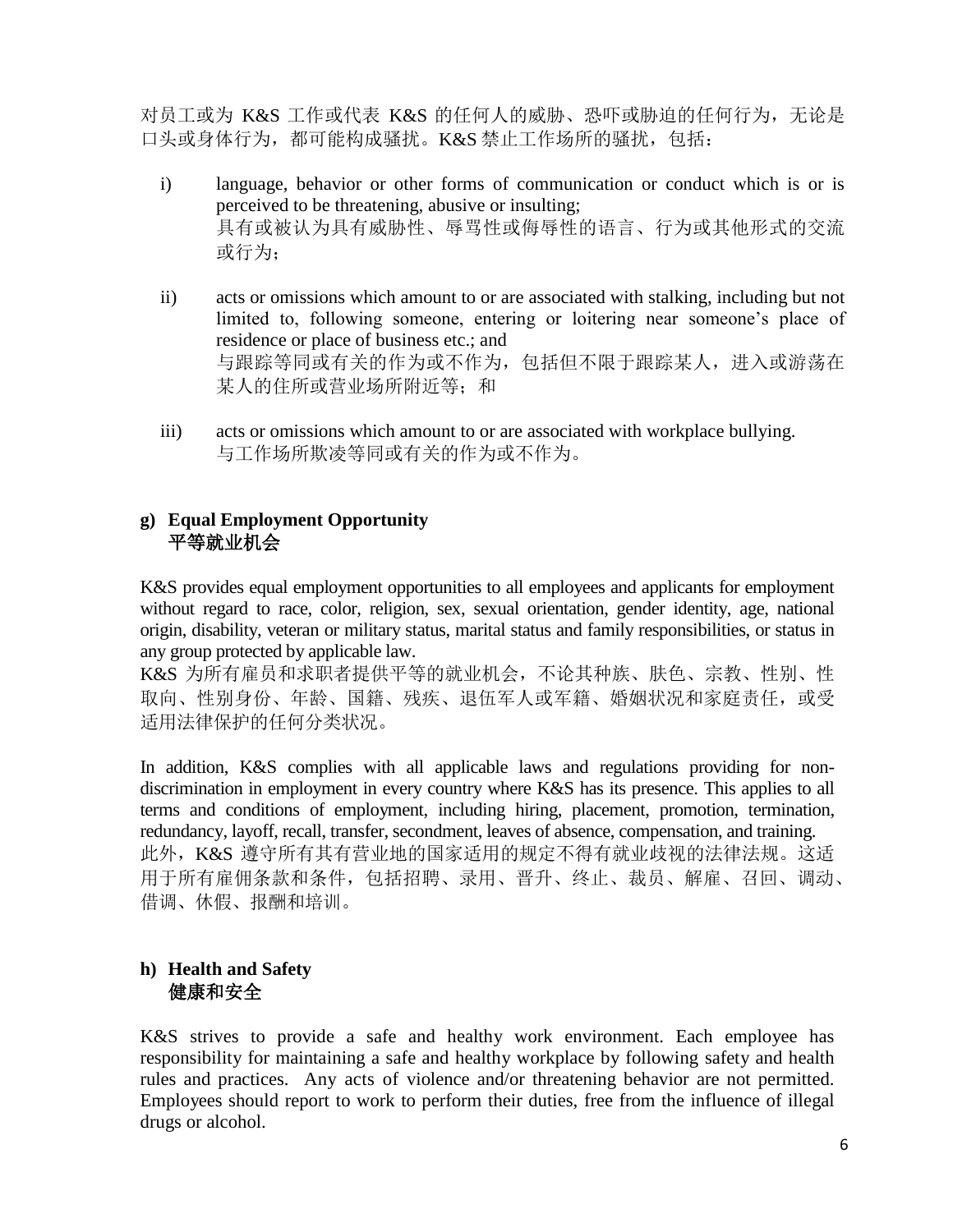K&S 致力于提供一个安全和健康的工作环境。每名雇员都有责任通过遵循安全和健康 规则和惯例,维护安全和健康的工作场所。不允许暴力和/或威胁行为。雇员应在不 受违禁药品或酒精影响的情况下出勤工作,以履行其职责。

# **i) Policy Against Child Labor and Forced Labor** 禁止童工和强迫用工政策

K&S is committed to upholding and supporting human rights at all levels including in its supply chain. It is K&S' policy to prohibit child labor and the use of forced or compulsory labor in its workplaces and its supply chain.

K&S 致力于在包括供应链在内的各个层面维护和支持人权。K&S 的政策是在其工作 场所和供应链中禁止童工以及强迫用工。

K&S prohibits the employment of child labor (any persons below the age of eighteen years or such other minimum age as specified by applicable local laws), at its workplace or its supply chain.

K&S 禁止在其工作场所或供应链雇佣童工(任何低于 18 岁或适用的当地法律规定的 其他最低年龄的人)。

K&S prohibits the employment of any person, or causing any employee to work, against their will, including slavery, chattel slavery, bonded labor (including debt bondage), prison labor or forced overtime. K&S also prohibits any form of corporal punishment or coercion related to or in connection with an employee's work.

K&S 禁止违反任何人的意愿雇用任何人或使任何雇员工作,包括奴役、奴隶制、抵 债劳动(包括债役)、狱中劳役或强迫加班。K&S 还禁止与员工工作相关的任何形 式的体罚或胁迫。

In the event any employee becomes aware or has reason to believe that any organization or person with whom the Company has a business relationship abuses human rights in its workplace (including employing child labor or forced labor), this must be reported immediately to your supervisor or the Compliance Officer<sup>1</sup>. K&S must cease its business relationship with such organization or person until K&S receives confirmation that such abuse of human rights has been eliminated.

如果任何员工意识到或有理由相信与公司有业务关系的任何组织或个人在其工作场 所侵犯人权(包括雇用童工或强迫劳动),必须立即向您的主管或合规主管报告。 K&S 必须停止与此类组织或个人的业务关系,直到 K&S 收到此类侵犯人权行为已 经消除的确认为止。

# **j) Environmental Practices**

## 环境实践

K&S is committed to worldwide leadership in environmental protection. As K&S employees, we each have a role to play in protecting the environment. All K&S employees must comply with the letter and spirit of all applicable environmental laws, regulations and permits. If you become aware of any violation of environmental law, regulation or permit,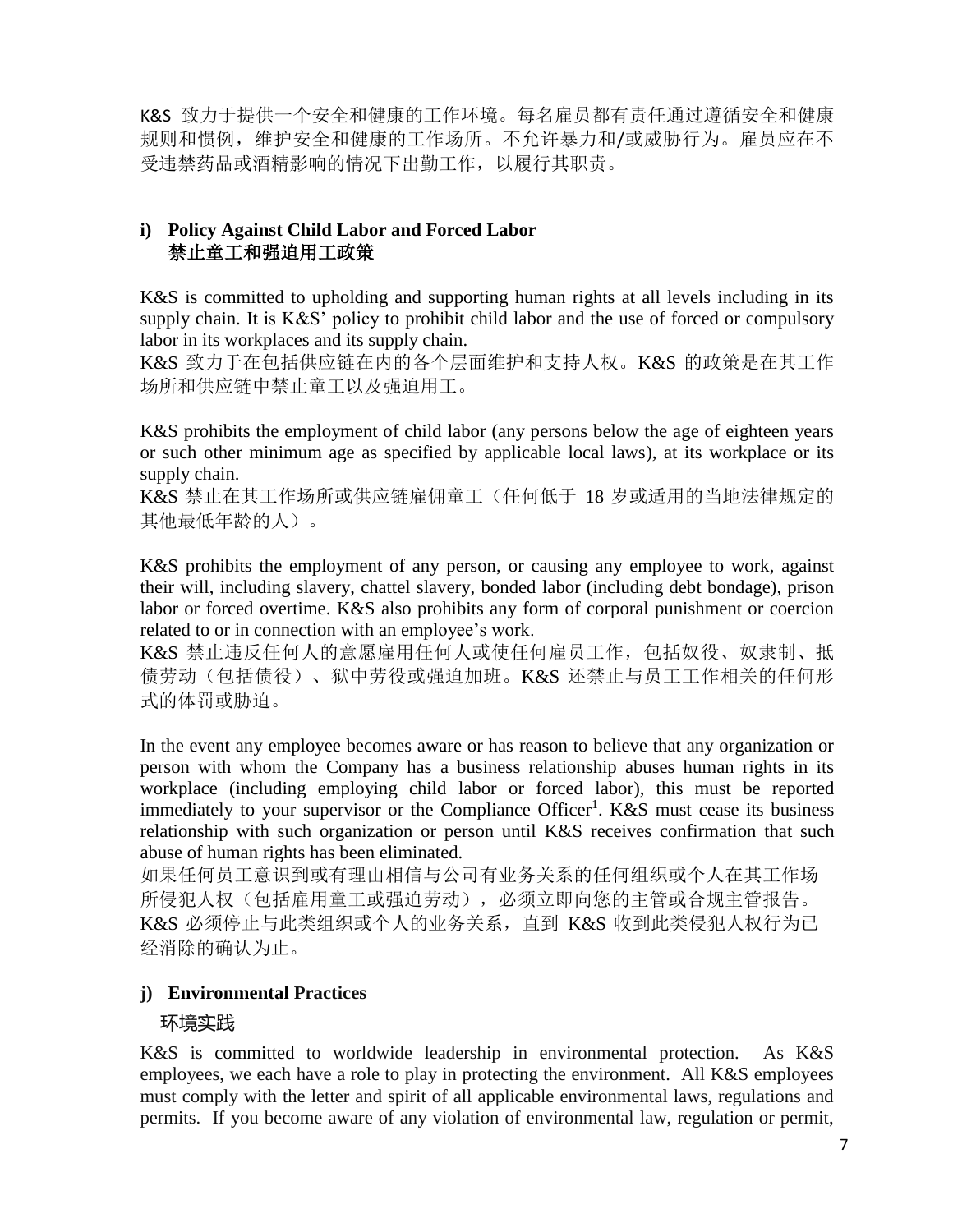or any action that could cause or may appear to conceal such a violation, you should immediately report the matter to your supervisor or the Compliance Officer.

K&S 致力于保持在环保方面的全球领先地位。作为 K&S 雇员, 我们每个人在保护环境 方面都应尽一份力。所有的 K&S 员工都必须遵守所适用的有关环境方面的法律、法规 和许可的规定及精神。如果您意识到任何违反环境法律、法规或许可的行为,或者任 何可能导致或隐瞒此类违反行为的行为,则您应立即向您的主管或合规主管报告此事。

#### **2. Conflicts of Interest**

利益冲突

A "conflict of interest" exists when a person's private interest interferes, or even appears to interfere, in any way with the interests of K&S. A conflict situation can arise when an employee, officer or director takes actions or has interests that may make it difficult to perform his or her work objectively and effectively. Conflicts of interest also arise when an employee, officer, or director, or a member of their family, receives improper personal benefits as a result of their position with K&S.

当个人的私人利益以任何方式影响或可能影响 K&S 的利益时,就存在"利益冲突"。当 雇员、管理人员或董事所实施的行为或存在的利益可能使其难以客观有效地履行工作 时,就可能出现利益冲突情况。当雇员、管理人员或董事或其家庭成员因其在 K&S 的 职位而获得不正当的个人利益时,也会产生利益冲突。

No officer or employee is allowed to work as a consultant or otherwise for any of K&S' competitors, customers or other business associates without the prior approval of the Board of Directors. In addition, no director, officer, or employee of K&S may directly or indirectly have a financial interest of more than five percent (5%) in any company that is a current or prospective competitor, customer, or other business associate of K&S without the prior

<sup>&</sup>lt;sup>1</sup> K&S' Compliance Officer shall be the General Counsel or such other person as the Audit Committee may designate from time to time, provided that such designee is not the K&S's Chief Financial Officer. The Compliance Officer shall report directly to the Chief Executive Officer in the capacity as Compliance Officer.

K&S 的合规主管应为总法律顾问或审计委员会不时指定的其他人员, 但不能是 K&S 的首席财务官。 合 规 主 管 应 以 合 规 主 管 的 身 份 直 接 向 首 席 执 行 官 报 告 。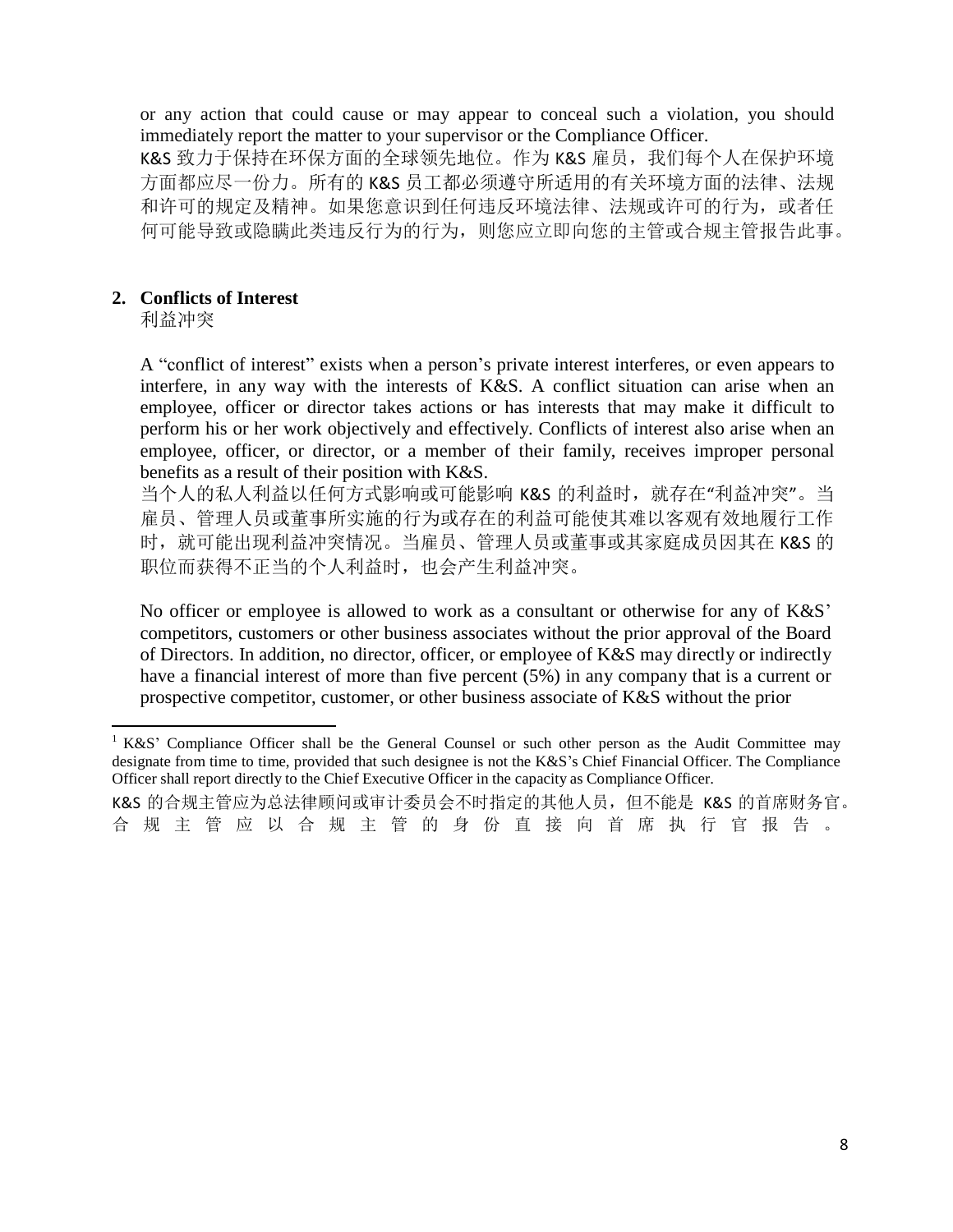approval of the Board of Directors. In general, the best policy is to avoid any direct or indirect business connection with K&S' competitors, customers, or other business associates, except on our behalf.

未经董事会的事先批准,任何管理人员或员工不得担任 K&S 的任何竞争对手、客户或 其他业务伙伴的顾问或其他职务。此外,未经董事会的事先批准,K&S 的任何董事、 管理人员或员工不得在目前或将来作为 K&S 的竞争对手、客户或其他业务伙伴的任何 公司中直接或间接拥有超过百分之五(5%)的金融权益。通常,最佳的方法是避免与 K&S 的竞争对手、客户或其他业务伙伴产生任何直接或间接的业务关联,除非是代表 K&S 行事。

Conflicts of interest are prohibited as a matter of K&S policy, except when approved by the Board of Directors. Conflicts of interest may not always be clear-cut, so if you have a question, you should consult with the Compliance Officer. If you become aware of a conflict or potential conflict, you should bring it to the attention of the Compliance Officer. No director or executive officer may obtain any loan from, or have any of their obligations guaranteed by, K&S.

作为 K&S 的政策事项之一, 除经过董事会批准外, 禁止出现任何利益冲突。利益冲突 可能无法被清楚界分,因此如果您有任何疑问,您应当咨询合规主管 <sup>1</sup>。如果您意识到 任何冲突或潜在冲突,您应当请示合规主管 <sup>1</sup>。任何董事或执行官员不得从 K&S 获得 任何贷款, 或要求 K&S 为其任何债务提供担保。

#### **3. Corporate Opportunities**

公司机遇

Employees, officers, and directors owe a duty to K&S to advance its legitimate interests when the opportunity to do so arises. In that respect, you are prohibited from taking for yourself opportunities that are discovered through the use of corporate property, information or your position with K&S, unless the Board of Directors knowingly elects not to avail itself of the opportunity and approves your participation in that opportunity. You may not use corporate property, information or your position for improper personal gain and may not compete with K&S directly or indirectly without the consent of the Board of Directors. 任何员工、管理人员和董事都对 K&S 有职责义务确保 K&S 合法正当利益在其机会出 现时均归于 K&S。关于此方面,禁止您将通过使用公司财产、信息或您在 K&S 的职 位发现的机遇用于个人目的,除非董事会有意选择不利用此次机遇并批准您利用此 次机遇。未经董事会同意的情况下,您不得利用公司财产、信息或您的职位谋取不 正当的个人利益,也不得在直接或间接与 K&S 竞争。

# **4. Protection and Proper Use of K&S' Assets and Proprietary Information**

保护和正当使用 K&S 的资产和专有信息

You should endeavor to protect K&S' assets and ensure their efficient use. Theft, carelessness, and waste have a direct impact on our profitability. Any suspected incident of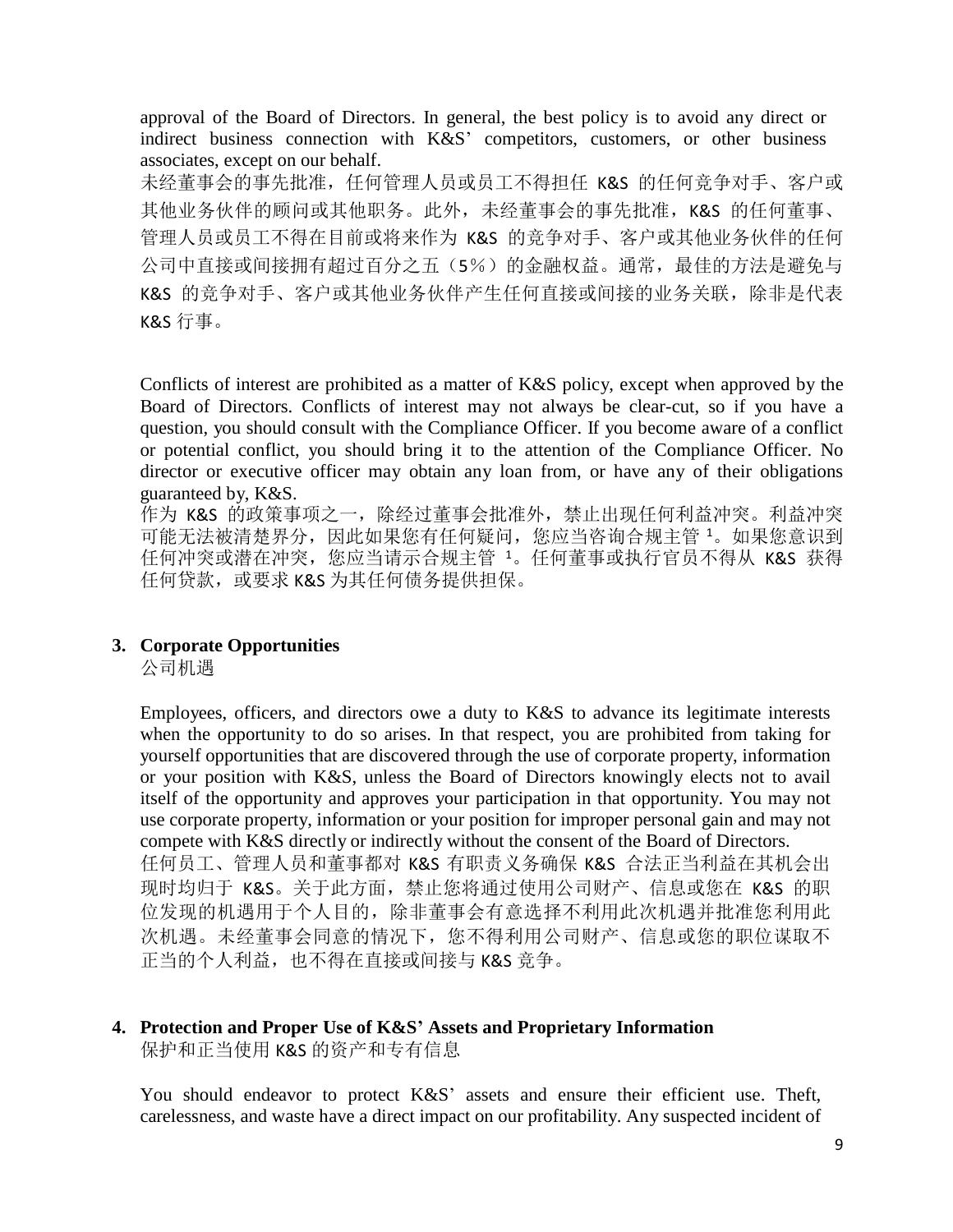fraud or theft should be immediately reported to the Compliance Officer for investigation. K&S equipment, property, and supplies should not be used for non-K&S business, though incidental personal use may be permitted.

您应尽力保护 K&S 的资产并确保对其高效利用。盗窃、疏忽和浪费将对我们的盈利 能力产生直接的影响。任何可疑的欺诈或盗窃事件应被立即汇报给合规主管,以便 进行调查。K&S 的设备、财产和物资不得用于非 K&S 的业务,尽管偶然的个人利用 可能会得到许可。

## **a) Misuse of Company Assets** 滥用公司资产

All of K&S' assets and liabilities must be recorded in the regular books. Under no circumstances shall there be any unrecorded fund or asset of K&S or any improper or inaccurate entry knowingly made on the books and records.

K&S 的所有资产和负债必须记录在常规账簿中。在任何情况下 K&S 都不能出现任 何未记录资金或资产,或在账簿和记录上作出任何明知不当或不准确的记录的现象。

Each employee shall ensure that no payment on behalf of K&S shall be approved or made for any purpose other than that described by the documents supporting the payments. All receipts and disbursements must be fully and accurately described in the books and must be supported by appropriate documentation.

每位员工应确保代表 K&S 作出的任何付款不得用于除支持付款的文件所述的目的 以外的任何其他目的。所有收入和支出必须在账簿中完整准确地描述,并且必须有 正确的文件支持。

K&S strictly prohibits any kind of falsification of data, books, records, accounts, declarations or information.

K&S 严格禁止任何形式的伪造数据、账簿、记录、账目、申报或信息的行为。

## **b) Intellectual Property Rights of the Works Created During Course of Employment** 雇佣期间完成作品的知识产权

Any work created, ideas, concepts, techniques, inventions, processes, works or other intellectual property developed by an employee in the course of the employee's performance of their job responsibilities, with any of K&S' resources or related to the business of K&S shall be promptly disclosed to the supervisor of the employee. The intellectual property rights subsisting in such work or invention shall be owned by K&S (and are hereby assigned in full by the employee to K&S) and where required by K&S, all relevant employees shall execute written acknowledgement and do other such acts as may be necessary in the opinion of K&S to secure K&S' rights in such intellectual property. K&S may, at its sole discretion, waive this requirement stated hereinabove upon the written request by the employee.

员工在履行工作职责过程中,利用 K&S 的任何资源完成的或与 K&S 业务相关的任 何创意、概念、技术、发明、工艺、作品或其他知识产权,应及时向员工的主管披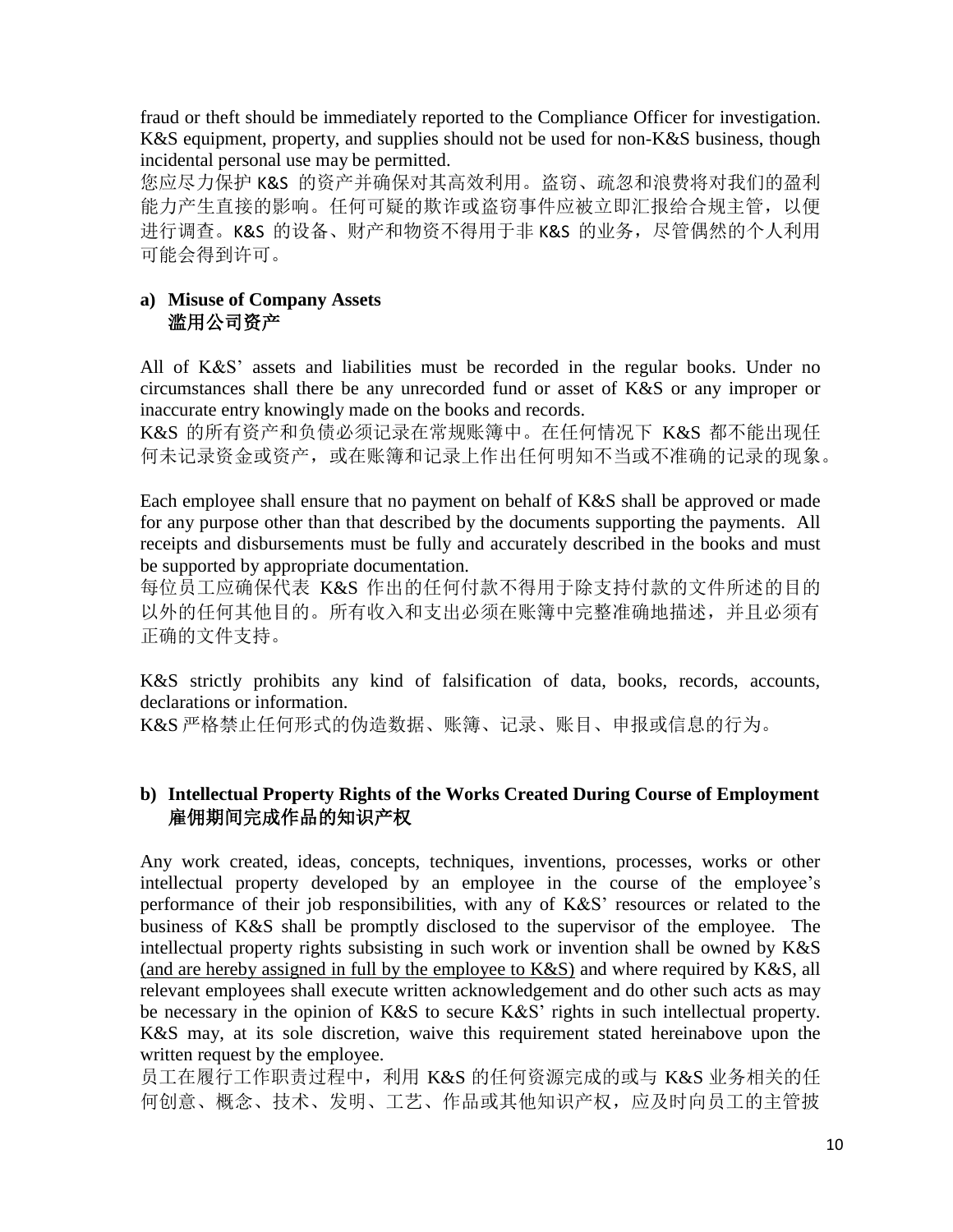露。该作品、成果或发明的知识产权归 K&S 所有(员工特此将其全部指定或转让 给 K&S), 如 K&S 有要求, 所有相关员工应签署书面确认书, 并采取 K&S 认为必 要的其他行动,以确保 K&S 对此类知识产权的权利。经员工书面请求,K&S 可自 行决定放弃上述要求。

## **c) Protection of K&S' Proprietary Information** 保护 K&S 专有信息

Your obligation to protect K&S' assets includes protecting and maintaining its confidential and proprietary information. Confidential and proprietary information includes all non-public information that might be of use to competitors or harmful to K&S, our customers or our suppliers if disclosed. Proprietary information includes, but is not limited to, business, marketing, legal and accounting methods, policies, plans, procedures, strategies, and techniques; information concerning earnings; research-and-development projects, plans, and results; trade secrets, know-how, technical information and intellectual property of any kind; pricing, credit, and financial information; payroll data and employees' information; and any other data or information that is not known generally by and/or readily accessible to the public. Unauthorized use or distribution of confidential and proprietary information would violate K&S policy and could also be illegal and result in civil or even criminal penalties. You must maintain and protect the confidentiality of any confidential information K&S and its customers and other business associates entrust to you, except when the Compliance Officer authorizes disclosure or when disclosure is required by law. The obligation to preserve any confidential information continues even after your employment ends. 您保护 K&S 资产的义务包括保护并维持机密和专有信息。机密和专有信息包括所有一 经披露可能对竞争对手有用或对 K&S 或其客户或供应商有害的非公开信息。专有信息 包括但不限于业务、营销、法律、会计方法、政策、计划、程序、策略和技术信息; 有关收益的信息;研发项目、计划和成果;商业秘密,诀窍,技术信息和各种知识产 权;定价、信用和财务信息;薪资数据和雇员信息;以及通常不为公众所知和/或可获 取的任何其他数据或信息。未经授权使用或散布机密和专有信息将违反 K&S 的政策, 可能触犯法律,并且导致民事乃至刑事处罚。您必须维持并保护 K&S 及其客户和其他 业务伙伴交托给您的任何机密信息的机密性,合规主管授权或法律要求披露有关信息 的除外。即使在任职结束之后,您也有义务继续保护任何机密信息。

This Code does not, in any manner, prohibit employees from discussing wages, benefits, and other terms and conditions of employment or workplace matters of mutual concern to the extent protected by applicable law. This Code also does not, in any manner, prevent employees from filing a complaint with, providing information to, or participating in an investigation conducted by any governmental or law enforcement agency to the extent such actions are protected by applicable law.

在适用法律保护的范围内,本守则不以任何方式禁止员工和公司之间讨论工资、福利 和其他雇佣条款和条件或共同关注的工作场所事项。在适用法律保护范围内,本守则 也不以任何方式阻止员工向任何政府或执法机关投诉、提供信息或参与其进行的调查。

To protect K&S' confidential and proprietary information, you should follow these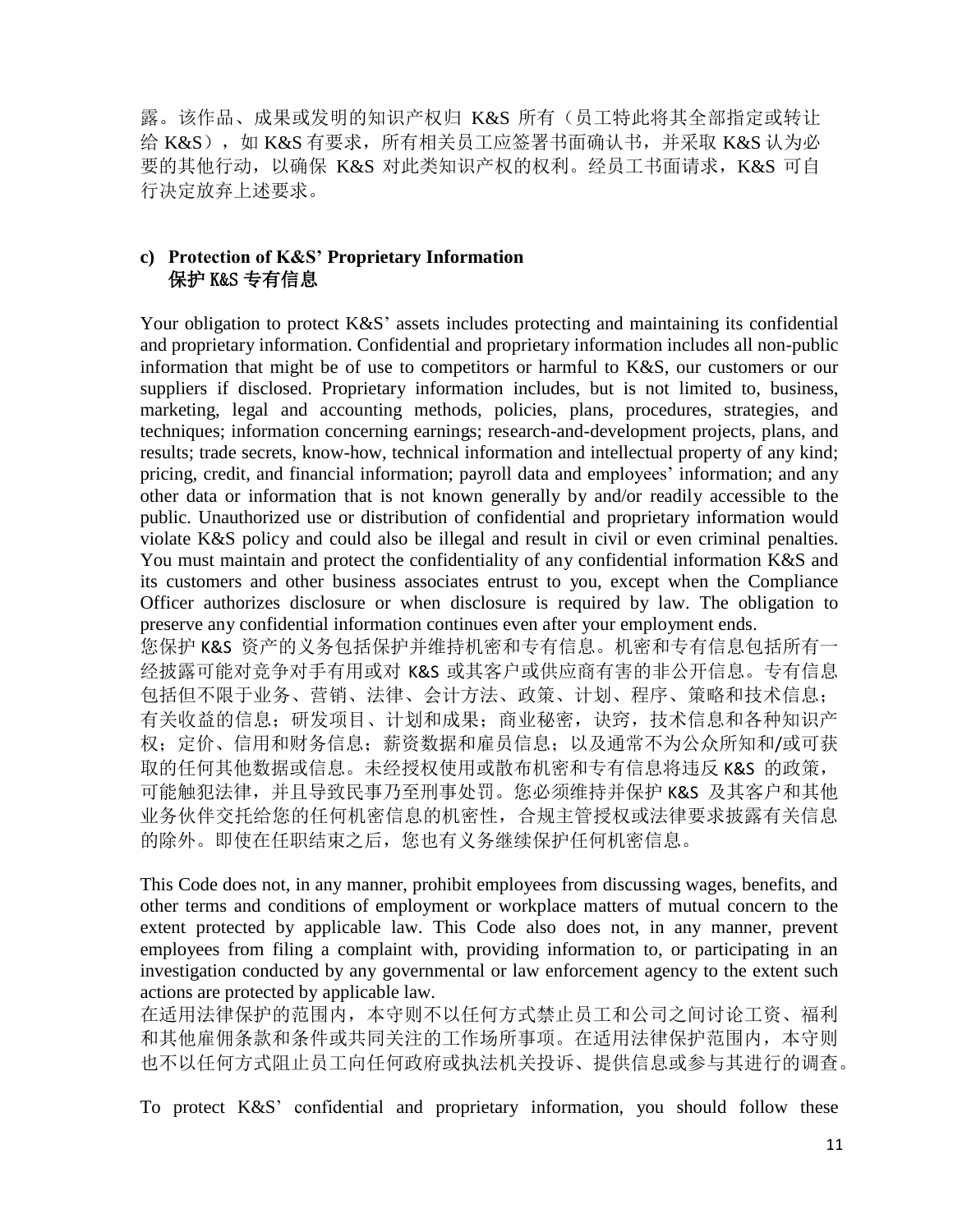guidelines: 为保护 K&S 的机密和专有信息, 您应遵循以下准则:

- Never disclose K&S' confidential information to anyone outside of K&S without an NDA in place that has been approved by the Legal Department (and in that case only disclose confidential information to the extent necessary to achieve the purposes of the arrangement to which the NDA relates), and use all reasonable safeguards to prevent any loss, destruction or inadvertent disclosure of the confidential information. 不得向 K&S 以外的未签署经法律部门批准的保密协议的任何人披露 K&S 的保 密信息(这种情况下也仅能在为达到保密协议所涉及的安排的目的所必要的范 围内披露机密信息),并使用所有合理的保障措施,以防止机密信息的任何损 失、破坏或无意中披露。
- Do not remove K&S confidential information from K&S premises without permission. 未经许可,不得从 K&S 场所移除或带走 K&S 机密信息。
- Do not send K&S confidential information to a personal email address, save it on a personal storage device, or upload it to a personal cloud storage site. 不得将 K&S 机密信息发送到个人电子邮件地址、保存在个人存储设备上或上 传到个人云存储站点。
- Make sure all K&S confidential information—including e-mail—is conspicuously labeled as such. 确保所有 K&S 机密信息(包括电子邮件)都被醒目地标注为保密信息。
- While traveling, keep your computer, mobile devices, briefcase and all other K&S property with you at all times. 旅行时, 确保电脑、移动设备、公文包和所有其他 K&S 财产不离身。
- Do not discuss confidential information in public settings such as airports, elevators and restaurants. 不得在机场、电梯和餐厅等公共场合讨论机密信息。
- Take care when discarding K&S confidential information. Do not discard it in any place or manner where the information could be found by others. 丢弃 K&S 机密信息时要小心。不得在任何其他人可能找到该信息的地方或方 式丢弃 K&S 机密信息。
- Share K&S' confidential information with other employees only if you have authorization and a valid business need to do so. 只有在您有授权和有效业务需要的情况下,才能与其他员工共享 K&S 的机密 信息。
- If you need to send any confidential or proprietary data to an outside source, you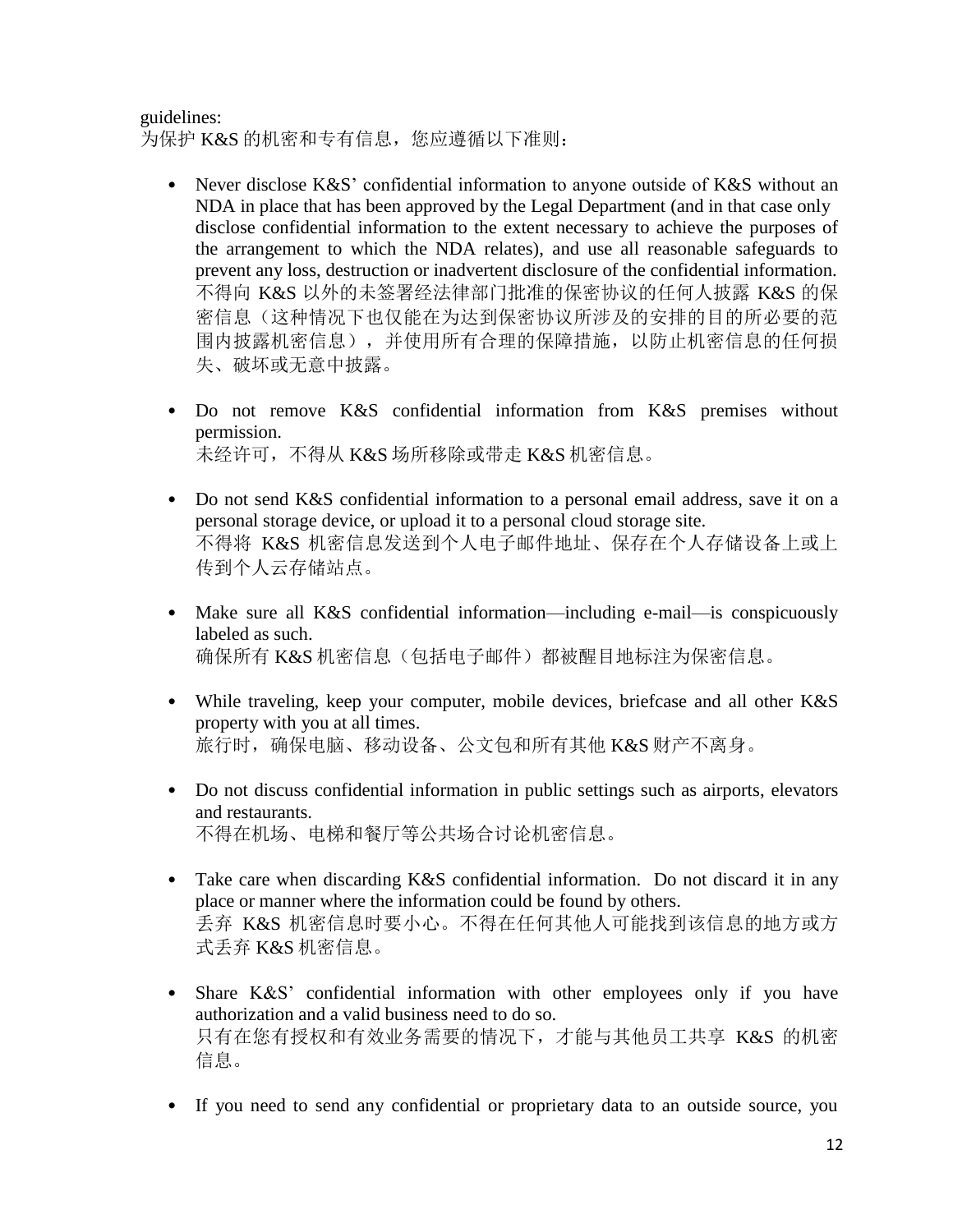should use all reasonable safeguards to prevent any loss, destruction or inadvertent disclosure.

如果您需要将任何机密或专有数据发送到外部,您应使用所有合理的保护措施, 以防止任何数据的灭失、破坏或无意中泄露。

Never use or disclose to anyone outside of K&S confidential information provided to us by customers, vendors or other third parties, except in strict compliance with the terms of the applicable NDA.

不得向 K&S 以外的任何人披露或使用客户、供应商或其他第三方提供给我们的机密 信息,除非严格遵守适用的保密协议的条款。

In accordance with the Defend Trade Secrets Act of 2016, a United States federal law, employees will not be held criminally or civilly liable under any federal or state trade secret law or under K&S' policies for the disclosure of proprietary information that: (i) is made in confidence to a federal, state, or local government official, either directly or indirectly, or to an attorney, and solely for the purpose of reporting or investigating a suspected violation of law; or (ii) is made in a complaint or other document that is filed under seal in a lawsuit or other proceeding. If an employee files a lawsuit alleging retaliation by another employee for reporting a suspected violation of law, the employee may disclose K&S' proprietary information to their attorney and use such information in court proceedings if the employee: (i) files any document containing the proprietary information under seal; and (ii) does not otherwise disclose the proprietary information, except pursuant to court order.

根据美国联邦法律 2016 年《保护商业秘密法案》,专有信息的披露属于以下情形时, 将不会根据联邦法律、州法律、K&S 政策对雇员追究刑事或民事责任: (i) 仅为报告 或调查涉嫌违法的事项而直接或间接地、以保密的方式向联邦、州或当地政府官员或 向律师的披露;或(ii)在诉讼或类似的其他程序中,以密封方式提交诉讼资料或类 似文件。如果某位雇员提起诉讼声称因举报了涉嫌违法事件而遭到其他员工的报复, 该雇员可以向其律师披露并在诉讼程序中使用 K&S 的机密信息, 前提是该雇员(i) 以密封方式提交含有机密信息的文件;并且(ii)仅可根据法庭命令披露,除此以外 不得披露。

## **d) Compliance with all K&S' Policies**  符合 K&S 所有政策

Employees must comply with all K&S' policies, procedures, rules and regulations including without limitation, the Travel and other Expenses Reimbursement policy, Per Diem policy, Travel Advance policy, Global Non-discrimination and Harassment policy (collectively, the "Policies"). K&S may from time to time amend and update these Policies at its discretion.

员工必须遵守 K&S 的所有政策、程序、规则和规章,包括但不限于差旅和其他费 用报销政策、每日津贴政策、差旅预付款政策、全球不歧视和不骚扰政策(统称 为"政策")。K&S 可随时自行修改和更新这些政策。

**e) Use of Corporate Emails** 使用公司邮件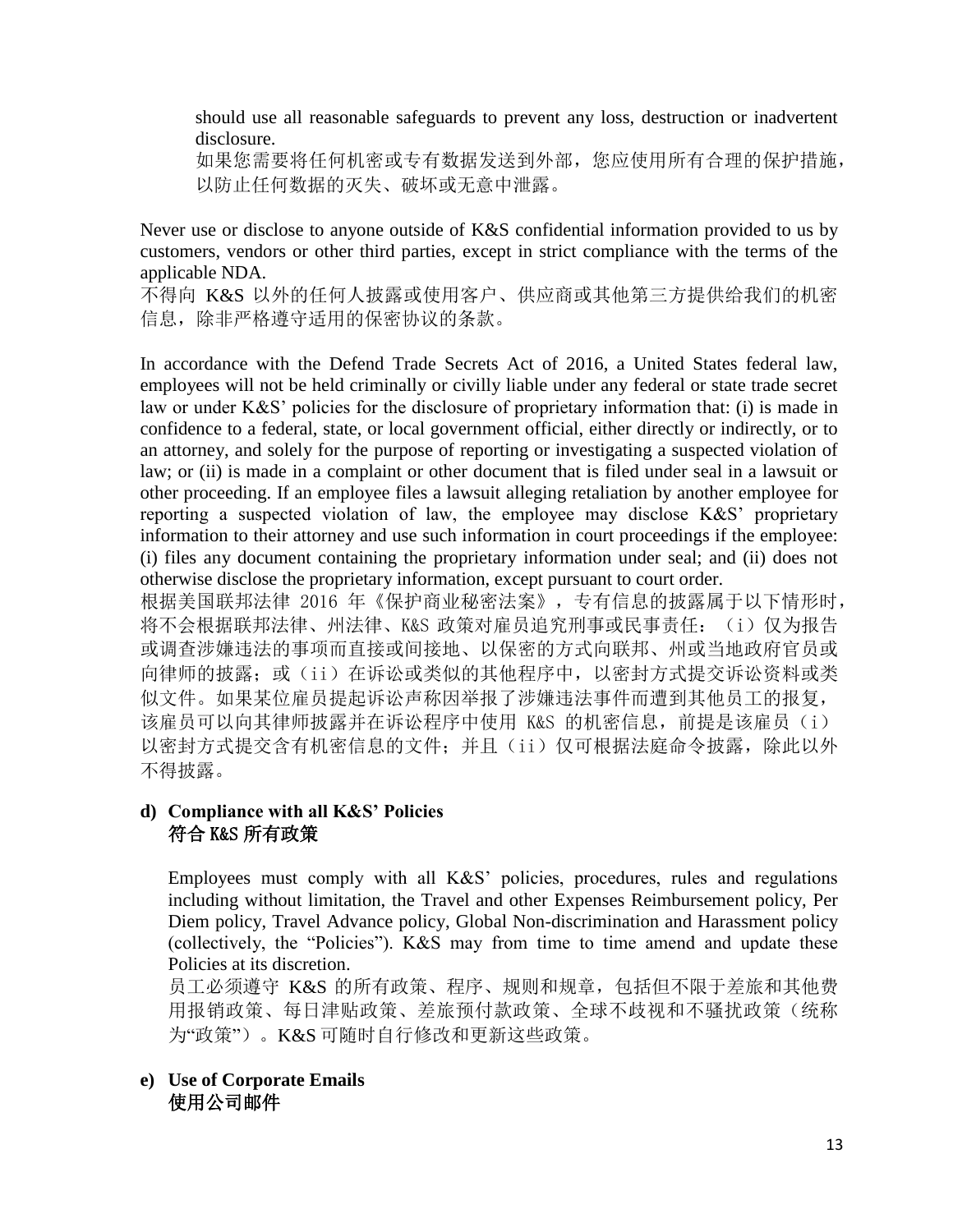Employees should use their K&S email for work-related purposes only. Employees must not: sign up for illegal, unreliable, or suspect websites and services; send unauthorized marketing content or solicitation emails; send insulting or discriminatory messages and content; intentionally spam other people's emails, including their coworkers; or open email attachments from unknown sources, in case they contain a virus, Trojan, spyware or other malware. Employees must inform IT immediately if they see any alert that a virus or malware was detected, or if they receive any suspicious email. Before replying to outside email account, employees must validate the sender's email address even if the display name is familiar. Additional guidance on the use of corporate email is set forth in K&S' Corporate Email Policy.

员工应仅为与工作相关的目的使用其 K&S 电子邮件。员工不得: 注册非法、不可靠 或可疑的网站和服务;发送未经授权的营销内容或征集邮件;发送侮辱性或歧视性的 信息和内容;故意向他人(包括同事)发送垃圾邮件;或者打开来自未知来源的电子 邮件附件,以防它们包含病毒、木马、间谍软件或其他恶意软件。如果员工发现任何 病毒或恶意软件警报,或收到任何可疑电子邮件,必须立即通知 IT 部门。在回复外部 电子邮件帐户之前,员工必须验证发件人的电子邮件地址,即使显示的名称很熟悉。 《K&S 公司电子邮件政策》中规定了有关使用公司电子邮件的其他指导。

#### **f) Use of Social Media**

社交媒体的使用

"Social media" includes any digital communication channels that allow individuals to create and share content and post comments. In personal activities on social media, employees should be polite, respectful, and remember that one's conduct may impact the way others view who we are and what we stand for as a company. Employees should ensure that any communication on social media do not disclose K&S' confidential information. Employees should be mindful of the content created, shared and posted, remembering that the Internet is a public place. Always use good judgment when engaging in social media. All use of social media on behalf of K&S must be approved by and coordinated through the corporate communications department of K&S in advance of any posting (including but not limited to, the promotion of K&S' products or to communicate K&S related news).

"社交媒体"包括允许个人创建、分享内容和发表评论的任何数字交流渠道。在社交媒 体上的个人活动中,员工应礼貌客气、尊敬他人,并谨记自己的行为可能会影响他人 对我们的看法以及我们所代表的公司的形象。员工应确保在社交媒体上的任何交流不 披露 K&S 的机密信息。员工应注意创建、分享和发布的内容,记住互联网是一个公共 场所。在利用社交媒体时务必运用良好的判断力。代表 K&S 使用社交媒体的, 在发布 任何信息(包括但不限于推广 K&S 产品或沟通 K&S 相关的新闻)之前须得到 K&S 公 司通信部门的批准和协调。

**5. Competition and Fair Dealing; Gifts**

竞争和公平交易: 礼品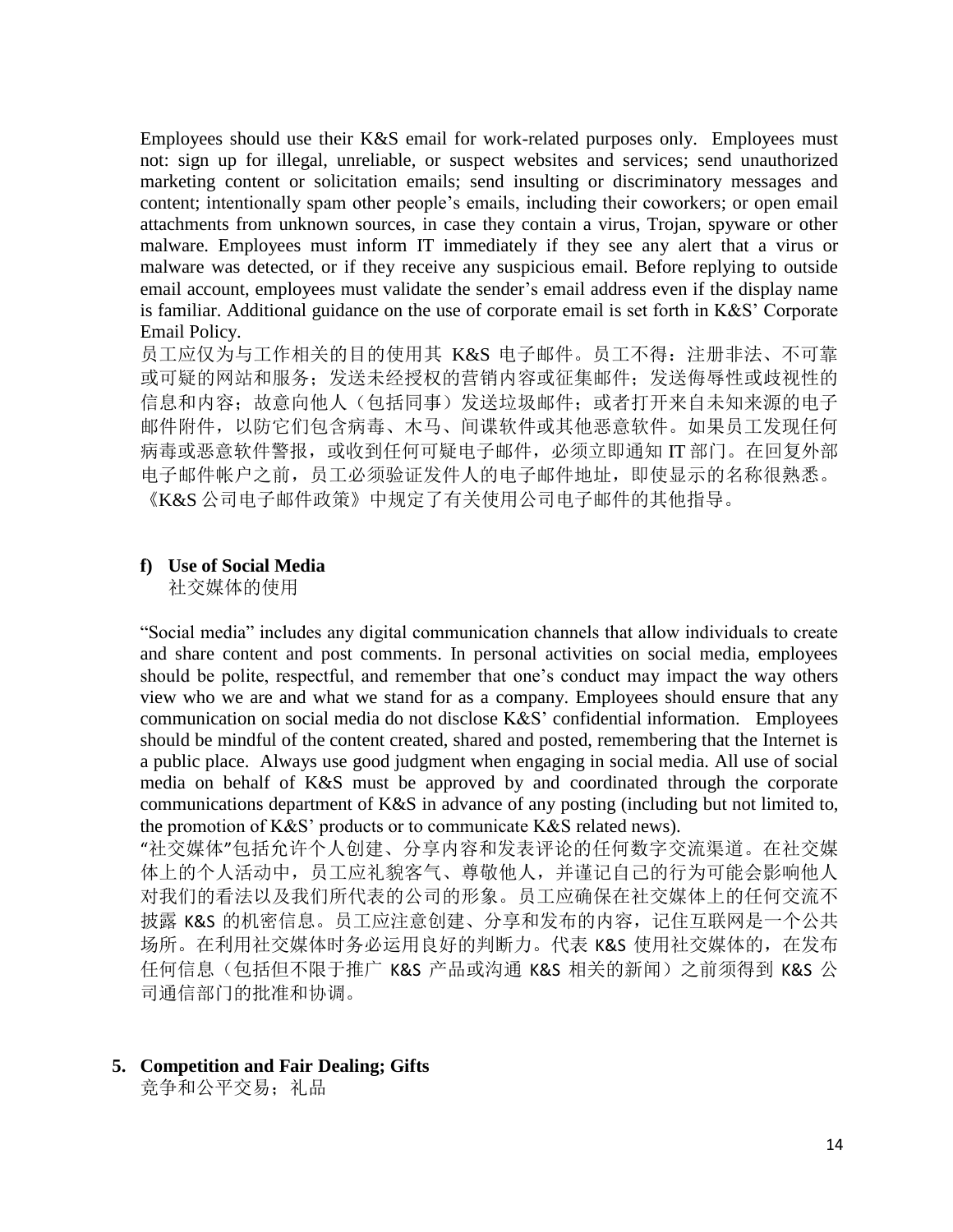We seek to outperform our competition fairly and honestly. Stealing proprietary information, possessing trade secret information that was obtained without the owner's consent or inducing such disclosures by past or present employees of other companies is prohibited. 我们力求公平和诚实地超越我们的竞争对手。禁止窃取专有信息、拥有未经所有权人 同意获得的商业秘密信息或诱使其他公司的过去或现有雇员披露此类信息。

You should endeavor to respect the rights of, and deal fairly with, K&S' competitors, customers, suppliers, other business associates, and employees. No person should take unfair advantage of anyone through manipulation, concealment, abuse of privileged information, misrepresentation of material facts or any other intentional unfair-dealing practice. 您应致力于尊重 K&S 的竞争对手、客户、供应商、其他商业合作伙伴和员工的权利, 并公平对待他们。任何人均不应通过操纵、隐瞒、滥用特权信息、歪曲重要事实或任 何其他故意的不公平交易行为来不正当利用上述任何人员。

The purpose of business entertainment and gifts in a commercial setting is to create goodwill and sound working relationships, not to gain unfair advantage with customers. You and your family members should never offer, give, provide or accept any gift or other business courtesy unless it: (1) is not a cash gift; (2) is consistent with customary business practices; (3) is not excessive or significant in value; (4) cannot be construed as a bribe or payoff; and (5) does not violate any applicable laws or regulations. Please discuss with the Compliance Officer any gifts or proposed gifts that you are not certain are appropriate.

商业环境中的商业娱乐和礼品的目的是为建立友好的工作关系,而非为了从客户处获 得不公平优势。您和您的家属不得赠送、给予、提供或接受任何礼物或其他商务接待, 除非以条件均满足: (1) 非现金礼物; (2) 符合商业通常惯例; (3) 价值不高或 不大;(4)不会被解释为贿赂或回报;以及(5)不违反任何适用的法律法规。如果 您不确定任何礼物或设想的礼物是否恰当,请与合规主管进行讨论。

#### **6. Violations of this Code of Business Conduct**

违反本守则

Employees are encouraged to talk to the Compliance Officer about observed illegal or unethical behavior, violations of this Code, or whenever in doubt about the best course of action in a particular situation. Officers and directors must talk to the Compliance Officer or any member of the Audit Committee of the Board of Directors about any such concerns of their own. Everyone is expected to cooperate in internal investigations of misconduct. K&S will not retaliate against you for good faith reports of misconduct or violations of this Code. 鼓励员工与合规主管谈论观察到的违法或不道德行为、违反本守则的行为,或者随时 诉说关于在特定情况下最佳行事方式的疑惑。管理人员和董事必须与合规主管或董事 会审计委员会的任何成员谈论任何该类事项。任何人员应配合对于不当行为的内部调 查。K&S 将不会因您对于不当行为或违反本守则行为作出的善意举报而报复您。

The Audit Committee is ultimately responsible for enforcing violations of this Code by